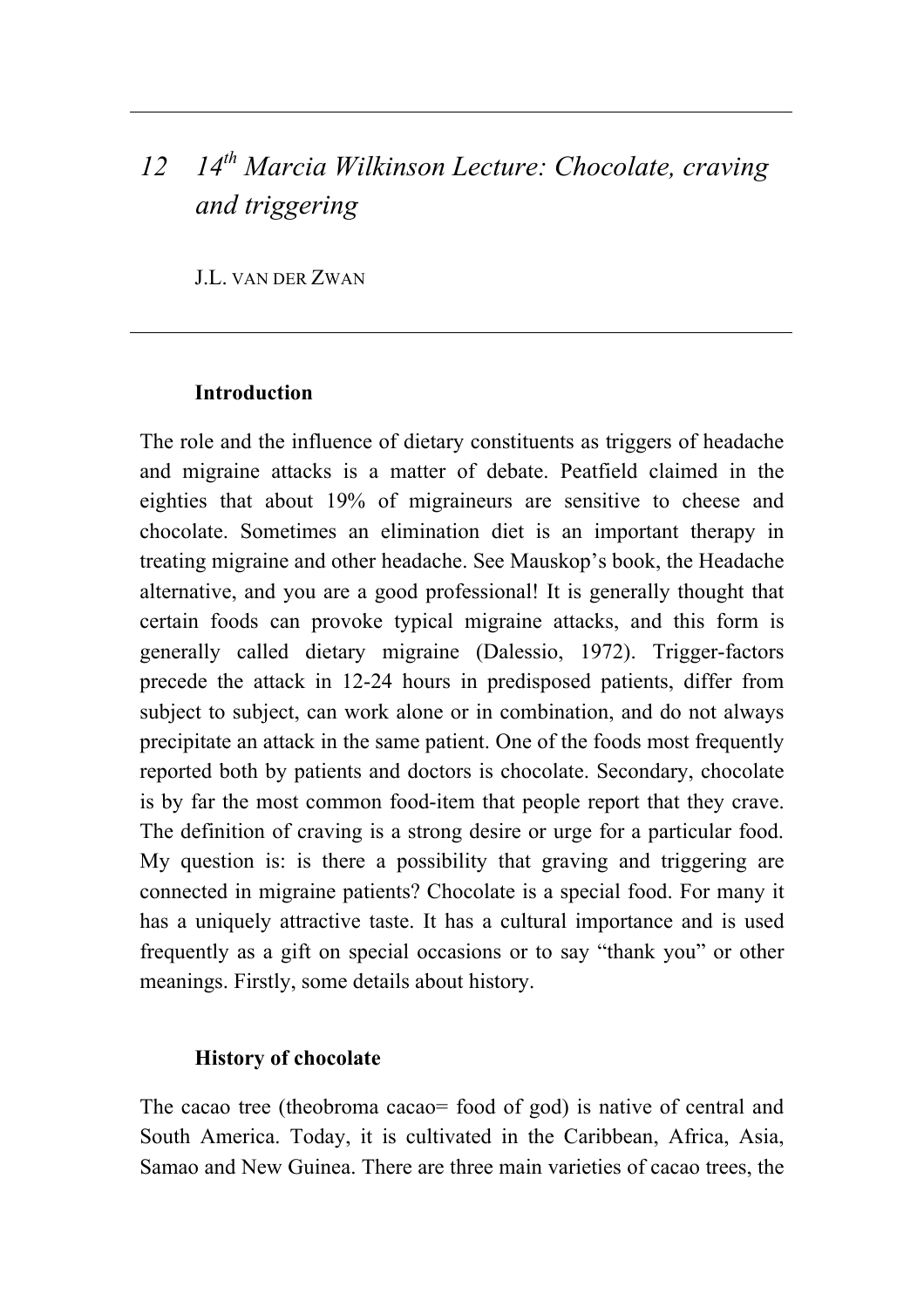most common is Forastero, which accounts for nearly 90% of the world production of cacao beans. Many people believe that the Aztecs, living in Central Mexico, first developed chocolate. Yet 2500 years ago, the ancient Maya, who inhabited parts of Southern Mexico and Central America, certainly consumed chocolate. As a bitter-tasting drink made of cacao beans, mixed with a variety of local ingredients. It was thought to cure many diseases, for the stomach and the catarr. The Spanish conquistador Cortez is said to have brought three chests full of cacao beans to King Carlos of Spain. In the  $17<sup>th</sup>$  century the chocolate-drink, a sweetened chocolate beverage, was a luxury, but common among European nobility. Soon the French, English and Dutch cultivated cacao in their colonies. The painter Wattiez symbolised the multi-cultural aspect of cacao-beans and chocolate. In 1828 Dutch chocolate maker, Conrad van Houten, patented an inexpensive method for pressing the fat from roasted beans. Van Houten's machine- a hydraulic press- reduced the cacao butter by nearly a half. The powder was treated with potassium or sodium carbonates so that the powder would mix more easily with water. This process is known as "Dutching". Today the Swiss and the Belgians are famous for their chocolate. Joseph Fry in 1849 was a famous English chocolate maker.

## **The problem of craving**

Food cravings are very common, although highly selective. About 68% of men, and 97% of women. Chocolate is by far the most common food item that people report to crave. Some will even describe them as chocoholics. There are two major explanations: It is pleasant, the attractive taste is a major reason. The other is that it is a reflection of physiological mechanisms. The last suggestion has been made repeatedly that chocolate contains "drug-like" substances that act on the central nervous system. To eliminate the different reasons I will try and explain the different reasons for craving.

# *Biological mechanisms*

Chocolate contains: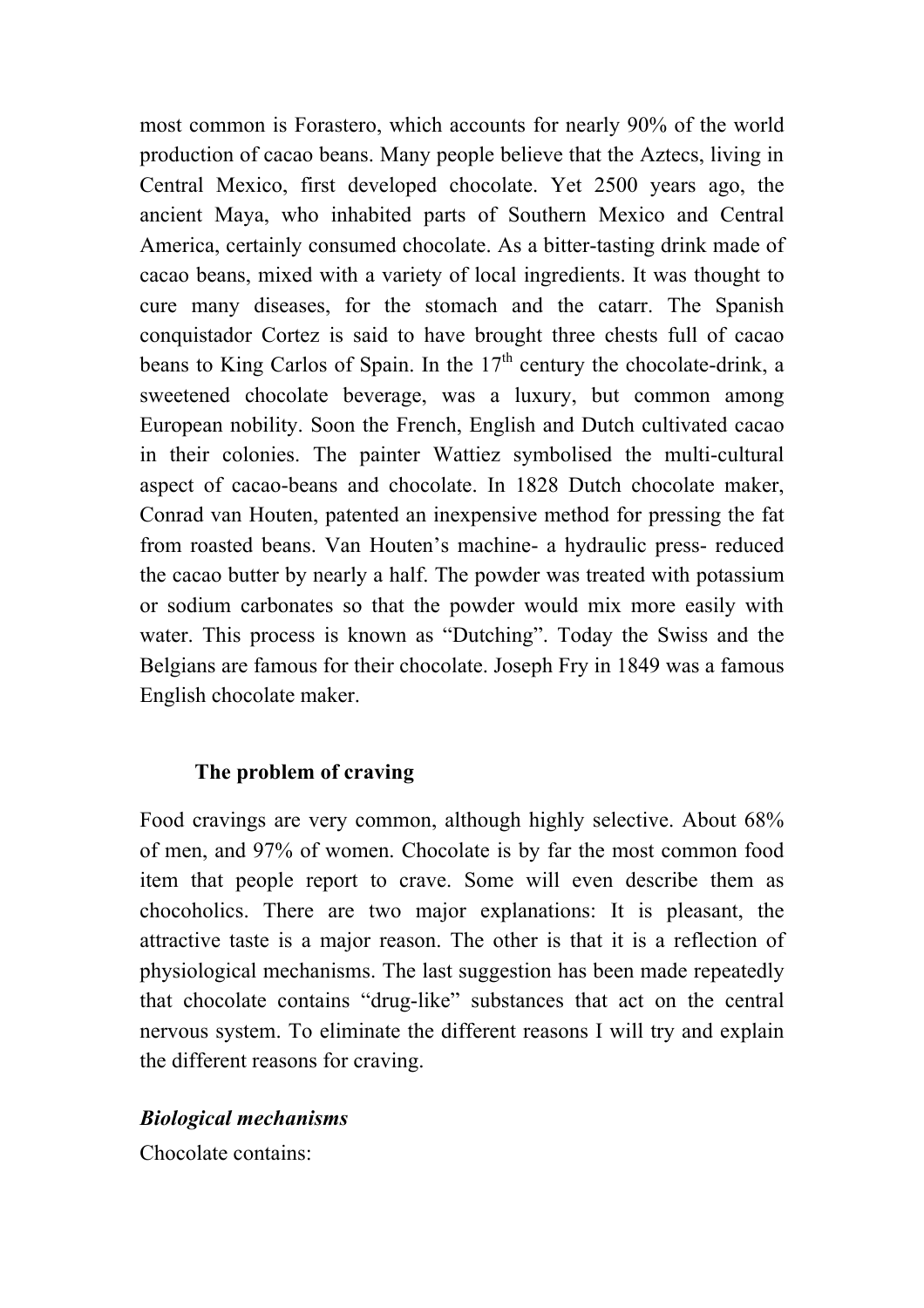- Phenylethylamine (PEA); it acts as a neuromodulator, has a rapid turnover, its effect can be blocked by dopamine-antagonist, and is aroused to release dopa. Cheese and sausage also contain high levels of PEA, yet they are rarely craved. Particular patients suffering migraine who have reduced MAO-B activity can be provoked by craving.
- Methylxanthines (caffeine, theobromine)
- Anandamides. This is an endogenous cannabinoid neurotransmitter, possible responsible for subjective feelings.
- Carbohydrates. These can influence serotonin synthesis.
- Endorphin-mediated response to high fat/high sweet in chocolate. Naloxone can reduce significantly total energy intake, but most markedly the intake of high fat/high sweet.
- Mg
- Additives in chocolate, as nuts etc.

# *Psychological effect*

There is a relationship between negative mood and chocolate craving.

# *The menstrual cycle*

Food craving can be a symptom of the premenstrual syndrome. There is an increased energy intake during the second phase from 4 to 35%. But the question is, is there a specific increase in the craving for sweet foods? Or also for high fat/high sweet foods? Or is the attraction of chocolate in the premenstrual phase an attempt to increase the intake of Mg, as the levels of Mg are lower in the pre-menstrual phase. An attempt of selfmedication? Although there are only 26 mgr of Mg in milk-chocolate, this theory is not convincing.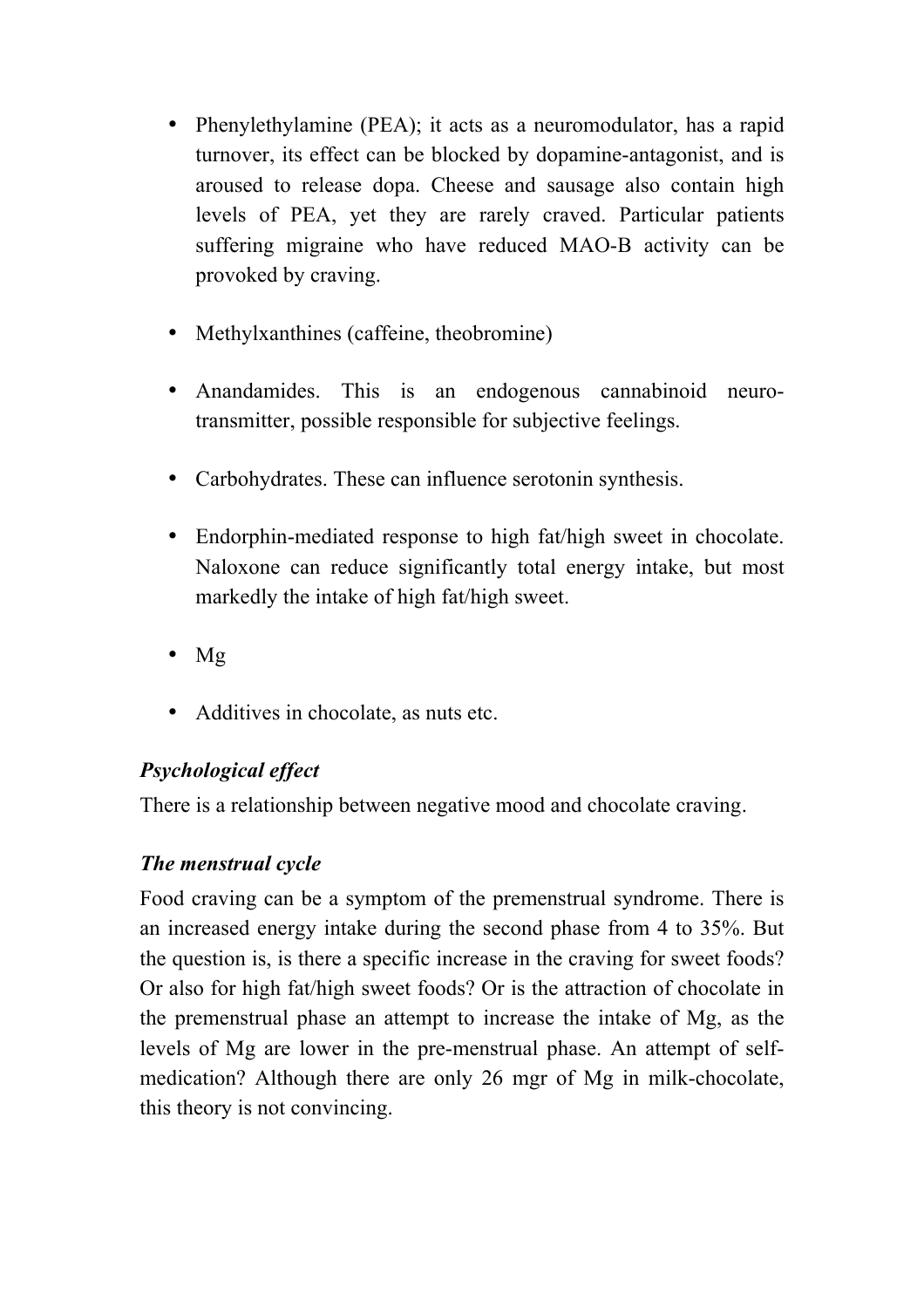## *Is craving a physiological or psychological reaction?*

Cacao-butter is the fat that, when removed from chocolate-liquor, leaves cacaopowder. The pharmacological ingredients are all in the powder. If one eats white chocolate, one has the fat and sugar intake, not the pharmacological constituents. If one consumes powder, one takes the pharmacological ingredients, not the fat and the sugar. Capsules containing the pharmacological ingredients have an effect similar to taking nothing. Concluded: it is unlikely that the constituents of chocolate generate a physiological effect. The attraction of chocolate lies in its taste. The combination of sweet and fat approaches the ideal hedonic combination. The sweet science of chocolate is: more than a food, but less than a drug.

### **Chocolate and headache**

Trigger-factors are factors as lifestyle and environmental factors. Problems are the data referred by the patient and the difficulty in reproduction. Many patients and doctors believe that eating chocolate may induce migraine attacks. The results are very controversial. Generally, chocolate was the first after alcoholic drinks. It was indicated as a trigger by 30% of migraine and 27% of tension-type headache patients. Elimination diet is also a point of discussion. The IHSclassification 2004 coded a group of headaches associated with substance use or withdrawal. Paragraph 8.1.5 shows headache by food components and additives. See also the note: PEA, tyramine and aspartame have been incriminated but their headache-inducing potential is not sufficiently validated. Some remarks about mechanism of action and biochemical aspects. Chocolate is especially rich in a variety of vaso-active amines, including phenylethylamine. PEA is metabolized by MAO, and possible headache may be related to a deficient metabolism. Contrary, chocolate has a low concentration of PEA, So, PEA may not be the strongest headache trigger present in chocolate. Littlewood in 1982 and Soliman in 1987 found a lower mean platelet phenolsulphotransferase P activity in diet-sensitive migraine. Possibly this enzyme plays a role in dietary related migraine. The concept food allergy, the fact that supersensitivity